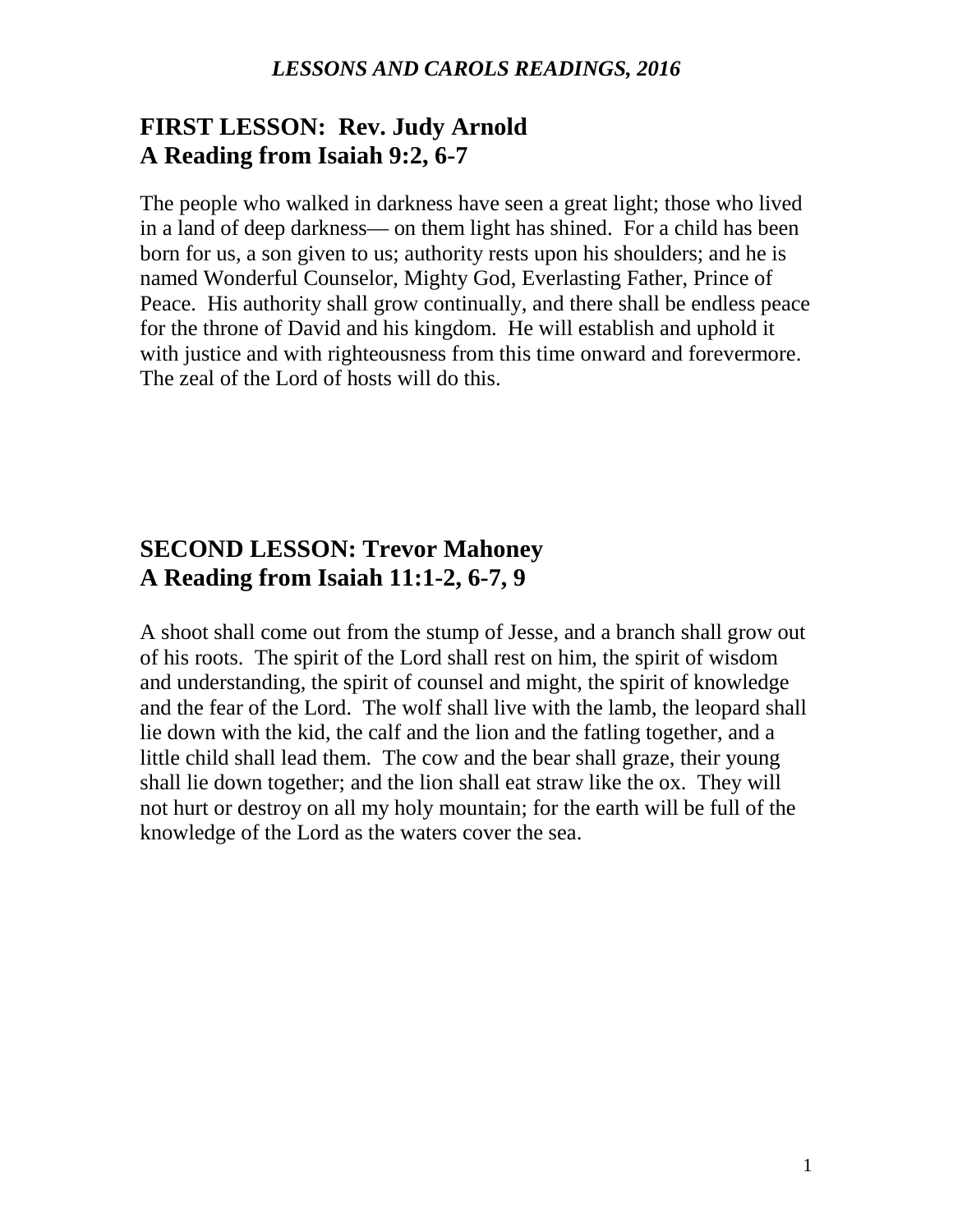## **THIRD LESSON: Debbie Johnston A Reading from Mary Oliver:** *Making the House Ready for the Lord*

Dear Lord, I have swept and I have washed but still nothing is as shining as it should be for you. Under the sink, for example, is an uproar of mice –it is the season of their many children. What shall I do? And under the eaves and through the walls the squirrels have gnawed their ragged entrances –but it is the season when they need shelter, so what shall I do? And the raccoon limps into the kitchen and opens the cupboard while the dog snores, the cat hugs the pillow; what shall I do? Beautiful is the new snow falling in the yard and the fox who is staring boldly up the path, to the door. And I still believe you will come, Lord: you will, when I speak to the fox, the sparrow, the lost dog, the shivering sea-goose, know that really I am speaking to you whenever I say, as I do all morning and afternoon: Come in, Come in.

### **FOURTH LESSON: Naomi Burhans A Reading from Luke 1:31-35, 38**

The angel said to her, "you will conceive in your womb and bear a son, and you will name him Jesus. He will be great, and will be called the Son of the Most High, and the Lord God will give to him the throne of his ancestor David. Mary said to the angel, "How can this be, since I am a virgin?" The angel said to her, "The Holy Spirit will come upon you, and the power of the Most High will overshadow you; therefore the child to be born will be holy; he will be called Son of God. Then Mary said, "Here am I, the servant of the Lord; let it be with me according to your word." Then the angel departed from her.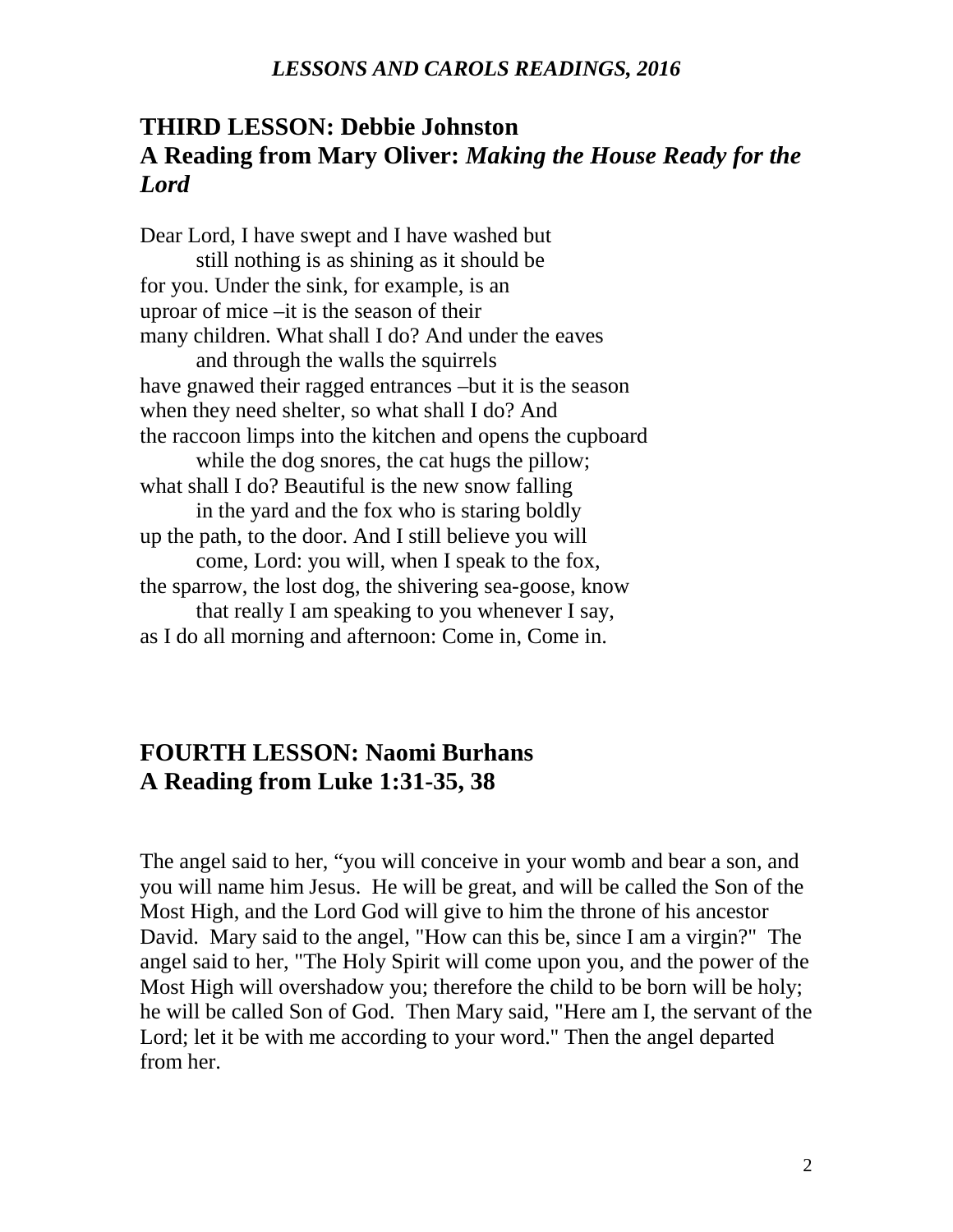# **FIFTH LESSON: Rev. Will Burhans A Reading from Jan Richardson:** *Gabriel's Annunciation*

For a moment I hesitated on the threshold. For the space of a breath I paused, unwilling to disturb her last ordinary moment, knowing that the next step would cleave her life: that this day would slice her story in two, dividing all the days before from all the ones to come.

The artists would later depict the scene: Mary dazzled by the archangel, her head bowed in humble assent, awed by the messenger who condescended to leave paradise to bestow such an honor upon a woman, and mortal. Yet I tell you it was I who was dazzled, I who found myself agape when I came upon her reading, at the loom, in the kitchen, I cannot now recall; only that the woman before me blessed and full of grace long before I called her so shimmered with how completely she inhabited herself, inhabited the space around her,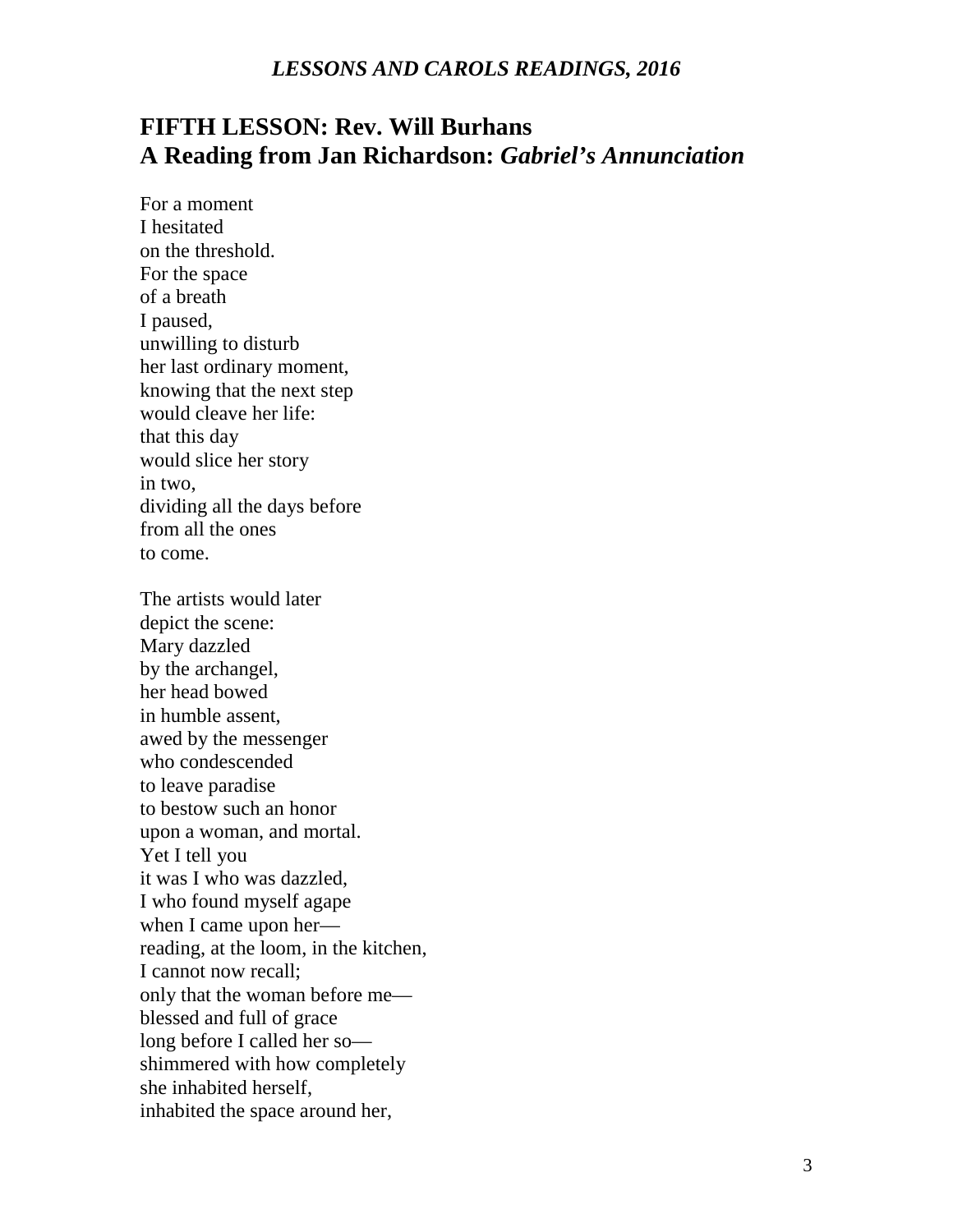inhabited the moment that hung between us.

I wanted to save her from what I had been sent to say.

Yet when the time came, when I had stammered the invitation (history would not record the sweat on my brow, the pounding of my heart; would not note that I said *Do not be afraid* to myself as much as to her) it was she who saved me her first deliverance her *Let it be* not just declaration to the Divine but a word of solace, of soothing, of benediction

for the angel in the doorway who would hesitate one last time just for the space of a breath torn from his chest before wrenching himself away from her radiant consent, her beautiful and awful *yes*.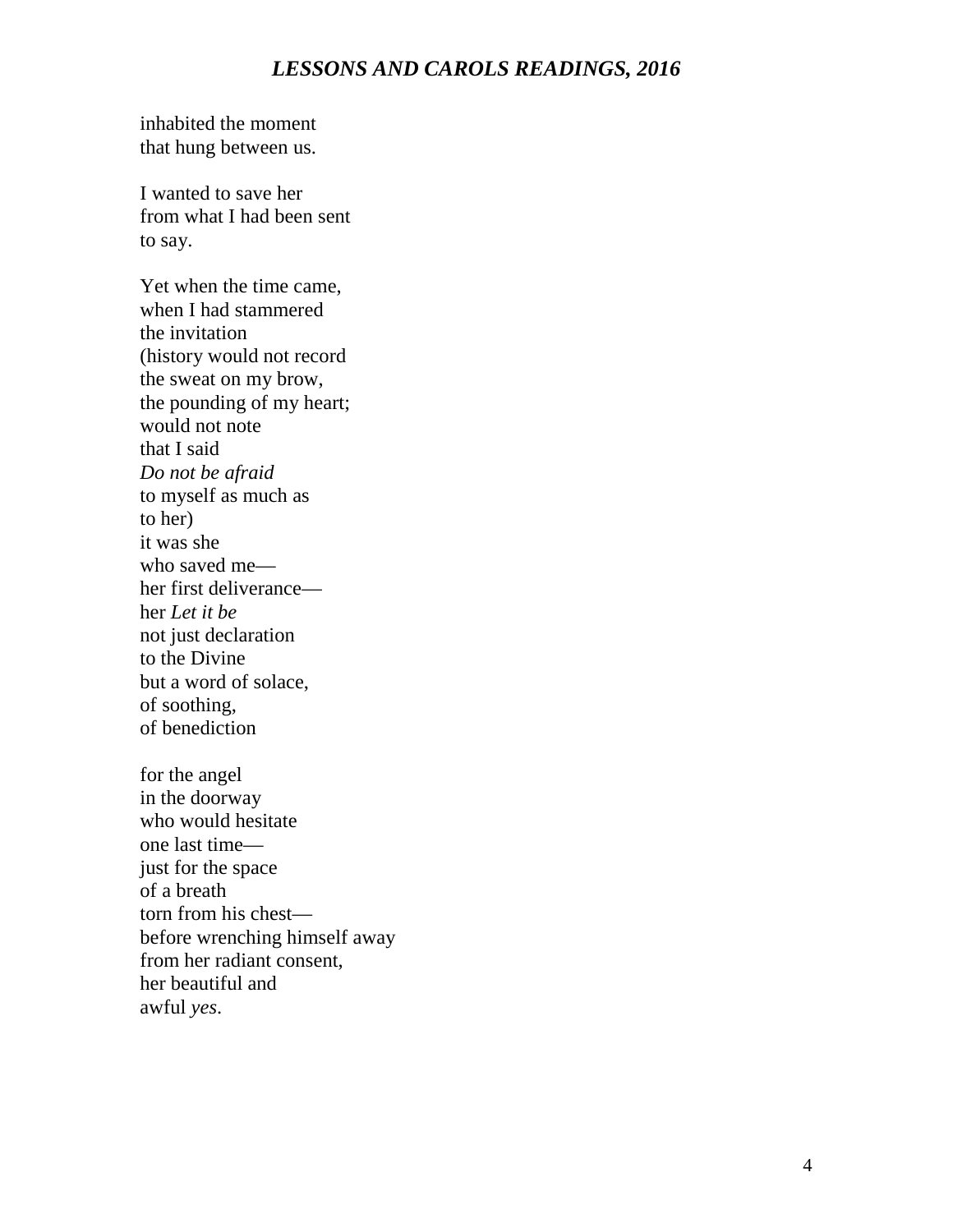## **SIXTH LESSON: Steve Rohall A Reading from Luke 2:1, 3-7**

In those days a decree went out from Emperor Augustus that all the world should be registered. All went to their own towns to be registered. Joseph also went from the town of Nazareth in Galilee to Judea, to the city of David called Bethlehem, because he was descended from the house and family of David. He went to be registered with Mary, to whom he was engaged and who was expecting a child. While they were there, the time came for her to deliver her child. And she gave birth to her firstborn son and wrapped him in bands of cloth, and laid him in a manger, because there was no place for them in the inn.

### **SEVENTH LESSON: Hannah Lauterwasser A Reading from Luke 2:8-16**

In that region there were shepherds living in the fields, keeping watch over their flock by night. Then an angel of the Lord stood before them, and the glory of the Lord shone around them, and they were terrified. But the angel said to them, "Do not be afraid; for see—I am bringing you good news of great joy for all the people: to you is born this day in the city of David a Savior, who is the Messiah, the Lord. This will be a sign for you: you will find a child wrapped in bands of cloth and lying in a manger." And suddenly there was with the angel a multitude of the heavenly host, praising God and saying, "Glory to God in the highest heaven, and on earth peace among those whom he favors!" When the angels had left them and gone into heaven, the shepherds said to one another, "Let us go now to Bethlehem and see this thing that has taken place, which the Lord has made known to us." So they went with haste and found Mary and Joseph, and the child lying in the manger.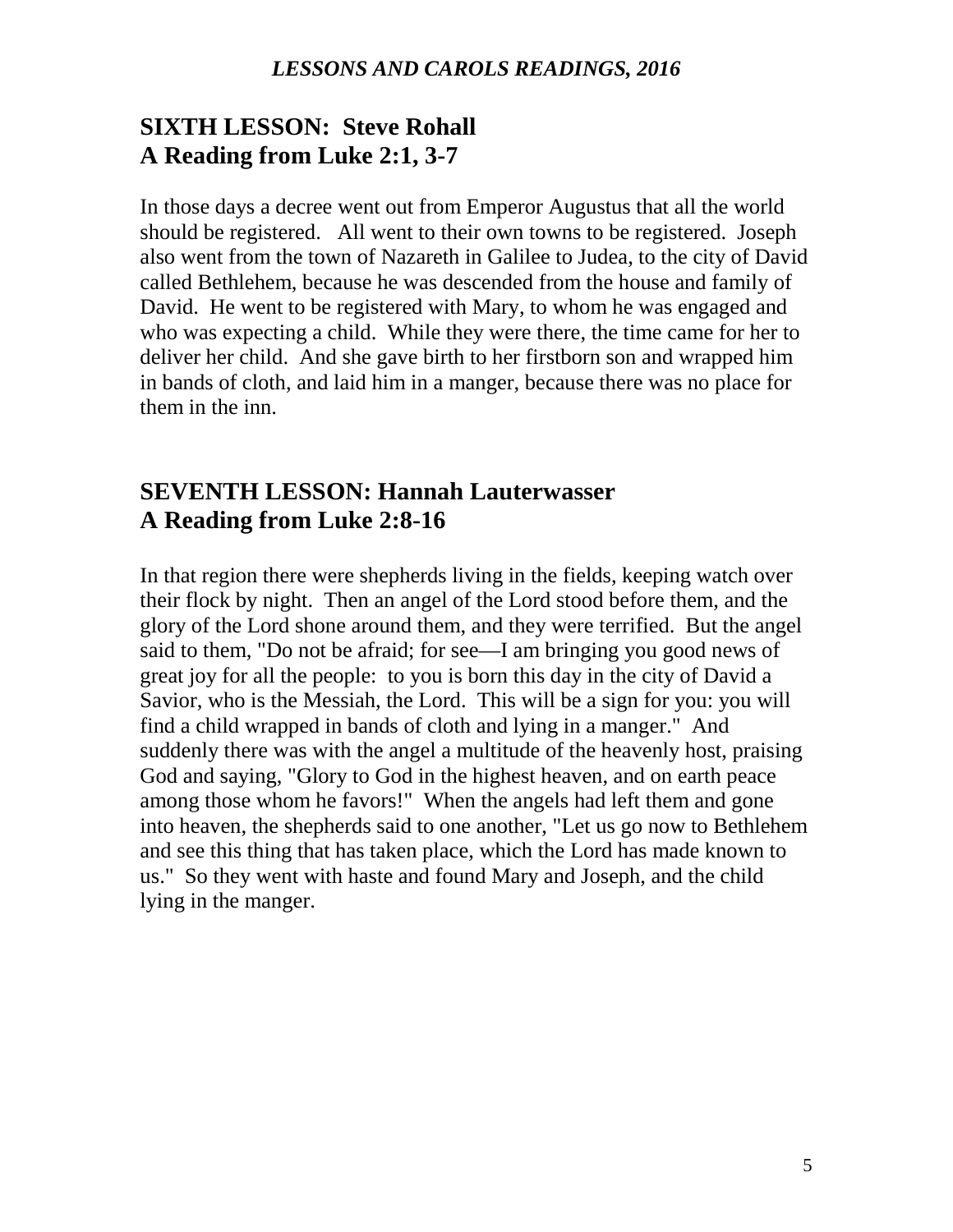## **EIGHTH LESSON: Linda Alexander A Reading from e.e. cummings:** *from spiralling ecstatically this*

from spiralling ecstatically this

proud nowhere of earth's most prodigious night blossoms a newborn babe: around him, eyes -gifted with every keener appetite than mere unmiracle can quite appeasehumbly in their imagined bodies kneel (over time space doom dream while floats the whole

perhapsless mystery of paradise)

mind without soul may blast some universe to might have been, and stop ten thousand stars but not one heartbeat of this child; nor shall even prevail a million questionings against the silence of his mother's smile

-whose only secret all creation sings

## **NINTH LESSON: Rev. Judy Arnold A Reading from John 1: 1-14**

In the beginning was the Word, and the Word was with God, and the Word was God. He was in the beginning with God. All things came into being through him, and without him not one thing came into being. What has come into being in him was life, and the life was the light of all people. The light shines in the darkness, and the darkness did not overcome it. There was a man sent from God, whose name was John. He came as a witness to testify to the light, so that all might believe through him. He himself was not the light, but he came to testify to the light. The true light, which enlightens everyone, was coming into the world. He was in the world, and the world came into being through him; yet the world did not know him. He came to what was his own, and his own people did not accept him. But to all who received him, who believed in his name, he gave power to become children of God, who were born, not of blood or of the will of the